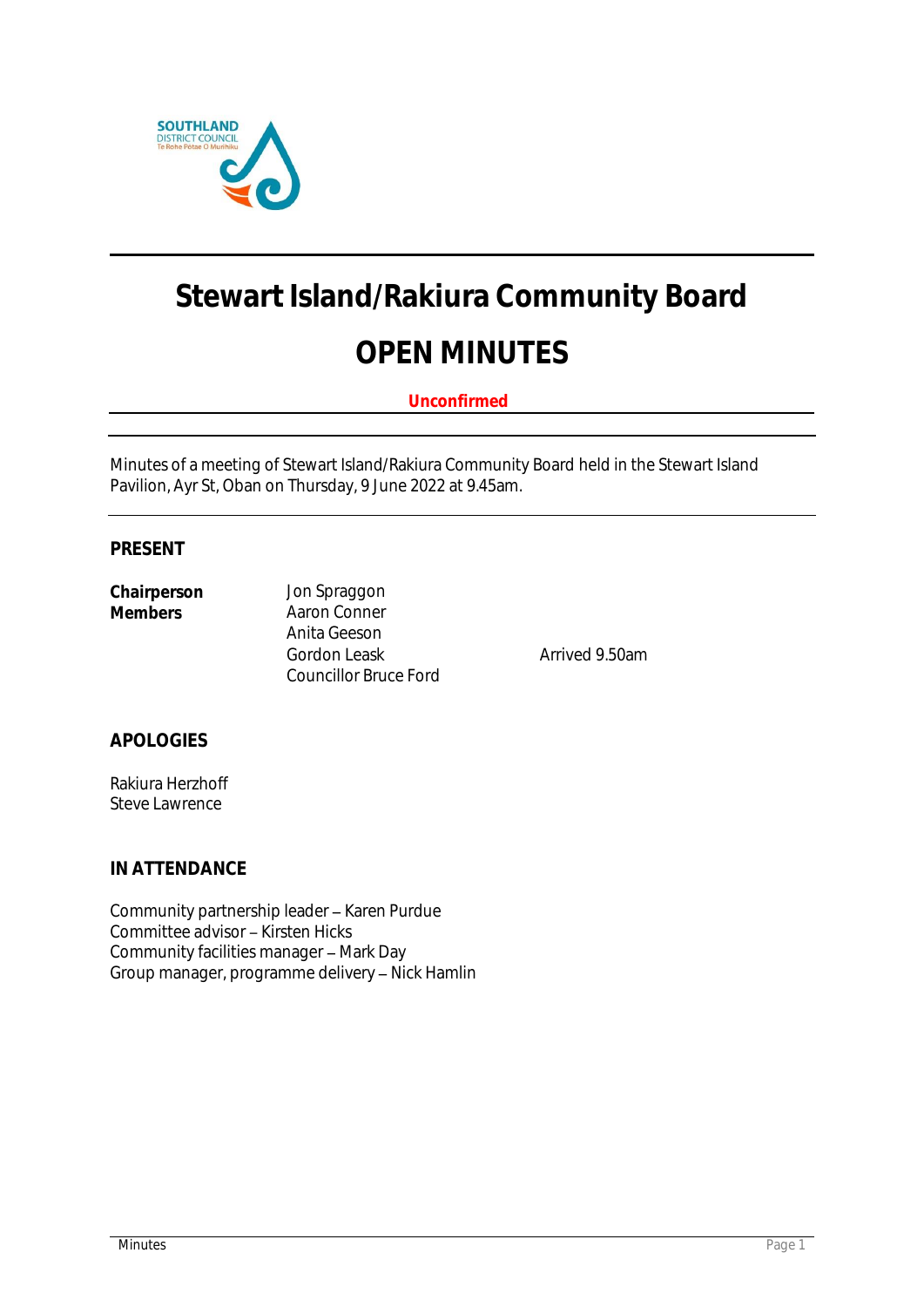

#### **1 Apologies**

Apologies for absence were received from Steve Lawrence and Rakiura Herzhoff (leave of absence, as approved at the meeting 14 April 2022) Moved Anita Geeson, seconded Councillor Ford **and resolved That the Stewart Island/Rakiura Community Board accepts the apology for nonattendance from Steve Lawrence and Rakiura Herzhoff**

**2 Leave of absence** 

There were no requests for leaves of absence

**3 Conflict of interest**

There were no conflicts of interest declared.

**4 Public forum**

There was no public forum.

**5 Extraordinary/urgent items**

There were no extraordinary/urgent items.

**6 Confirmation of minutes**

**Resolution**

Moved Cr Bruce Ford, seconded Aaron Conner **and resolved**

**That the Stewart Island/Rakiura Community Board confirms the minutes of the meeting held on 14 April 2022, as a true and correct record of that meeting with the following amendment (as indicated by a strikethrough)** 

**3. Conflict of interest**

7.6 Project scope confirmation - Rakiura Herzhoff declared an interest, and abstained from discussions and resolutions relating to Golden Bay, Little Glory and Fred's Camp.

**9.50am Gordon Leask joined the meeting**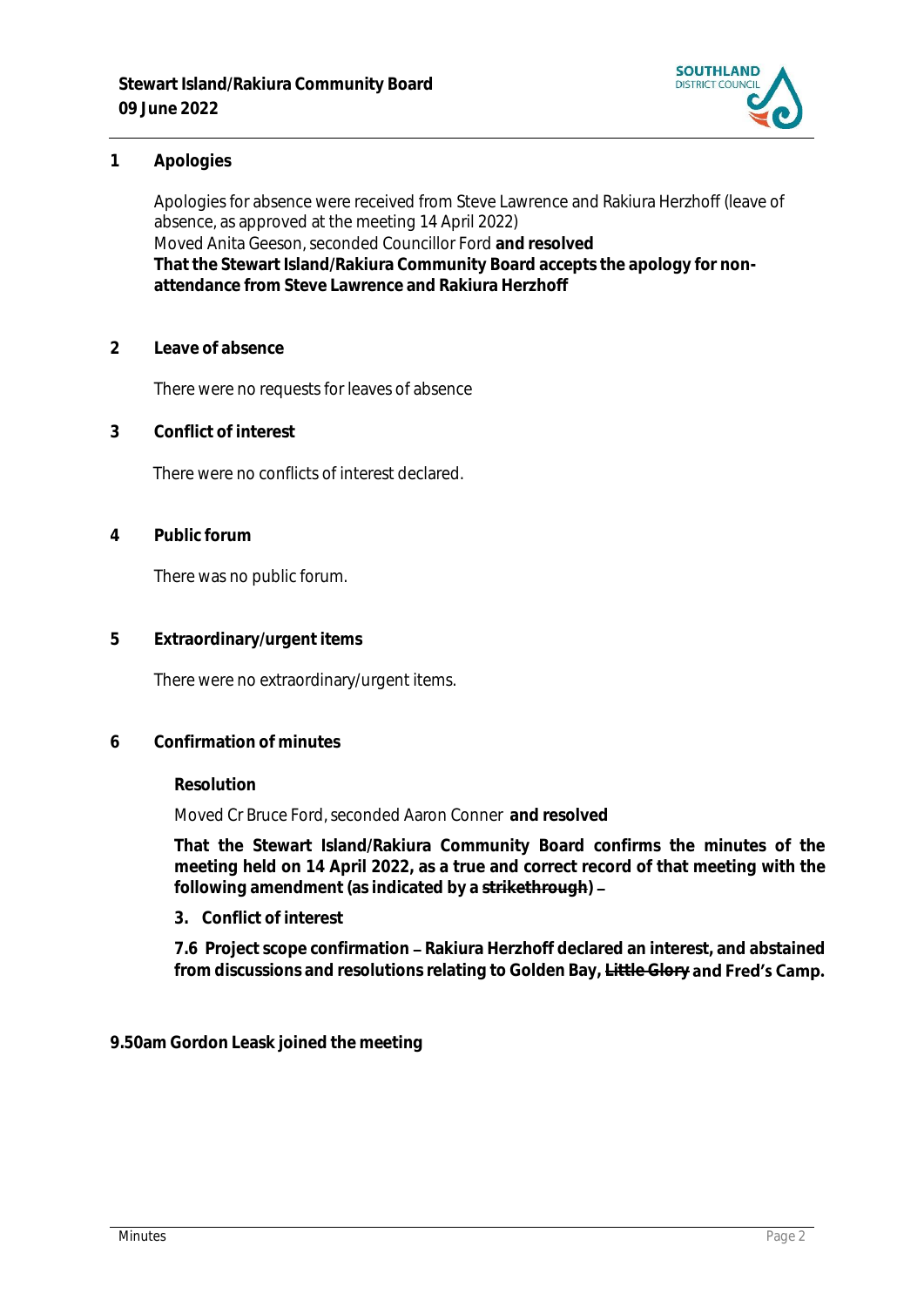

### **Reports**

#### **7.1 Community update**

**Record No: R/22/5/19916**

Dale Chittenden (Department of Conservation) spoke to the board on the following matters:

- Ulva Island rat incursion
- Observation Rock viewing platform
- Queen Elizabeth II Platinum Jubilee Path
- Rakiura Track upgrade

#### **Resolution**

Moved Aaron Conner, seconded Gordon Leask **and resolved**

**That the Stewart Island/Rakiura Community Board:**

- **a) Acknowledges the attendance of representatives from community agencies**
- **7.2 Ulva Island wharf renewal**

**Record No: R/22/1/507**

Community facilities manager Mark Day and Group manager, project delivery Nick Hamlin were present for this item.

The purpose of this report is to seek a recommendation from the Stewart Island/Rakiura Community Board to proceed with the renewal of the Ulva Island wharf at Bathing Bay based on the revised design.

The new site (Bathing Bay) replaces the original site (Post Office Cove) and has the support of the Department of Conservation, local land owners, environment planners and Environment Southland. Funding for the connection to DOC infrastructure is progressing but not yet confirmed.

The board expressed some concerns regarding the perceived limitations of Bathing Bay (mostly weather related) but staff reassured them that the site was fit for purpose. A decision is yet to be made regarding the future of the existing wharf at Post Office Cove (e.g. removal, sale etc).

Councillor Bruce Ford moved the adoption of option 1) (as per the existing d) but as there was no seconder withdrew.

Aaron Conner voted against the resolution.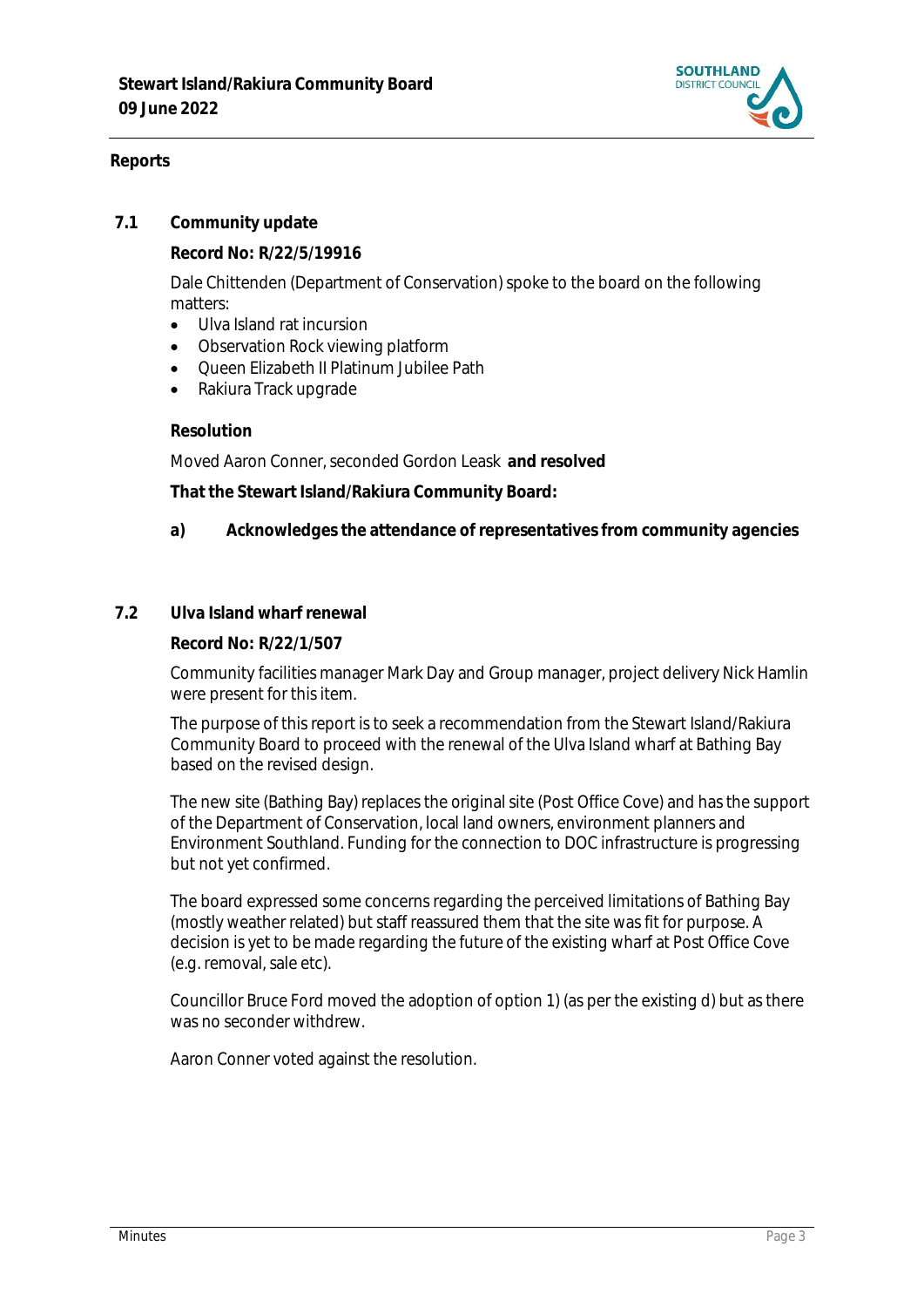

#### **Resolution**

Moved Cr Ford, seconded Anita Geeson **and resolved recommendations a) to c), with changes to d) as indicated with a strikethrough and new (as indicated)**

**That the Stewart Island/Rakiura Community Board:**

- a) **Receives the report titled "Ulva Island wharf renewal" dated 30 May 2022.**
- **b) Determines that this matter or decision be recognised as not significant in terms of section 76 of the Local Government Act 2002.**
- **c) Determines that it has complied with the decision-making provisions of the Local Government Act 2002 to the extent necessary in relation to this decision; and in accordance with section 79 of the act determines that it does not require further information, further assessment of options or further analysis of costs and benefits or advantages and disadvantages prior to making a decision on this matter.**
- **d) Recommends to Council that staff proceed with the renewal of the Ulva Island wharf based on the current revised design at Bathing Bay and the disposal of the existing wharf at Post Office Cove. to make a decision to proceed with the renewal of the Ulva Island wharf based on the current revised design or not.**

#### **7.3 Community leadership report**

**Record No: R/22/5/20709**

Presented by community partnership leader Karen Purdue

Matters drawn to the attention of the board included:

- Visitor levy allocations, Golden Bay geotech
- Welcoming communities
- TIF funding
- Comms and engagement
- Roving museum officer annual report
- Governance elections

There was a discussion about how much information needs to be given to the board, especially when it relates more to district wide topics. Board members asked if some of the information could be provided in the form of a link, so interested parties could access more detail? Also, a clearer font style would be appreciated.

#### **Resolution**

Moved Anita Geeson, seconded Cr Bruce Ford **and resolved**

**That the Stewart Island/Rakiura Community Board:**

#### a) **receives the report titled "Community leadership report" dated 1 June 2022.**